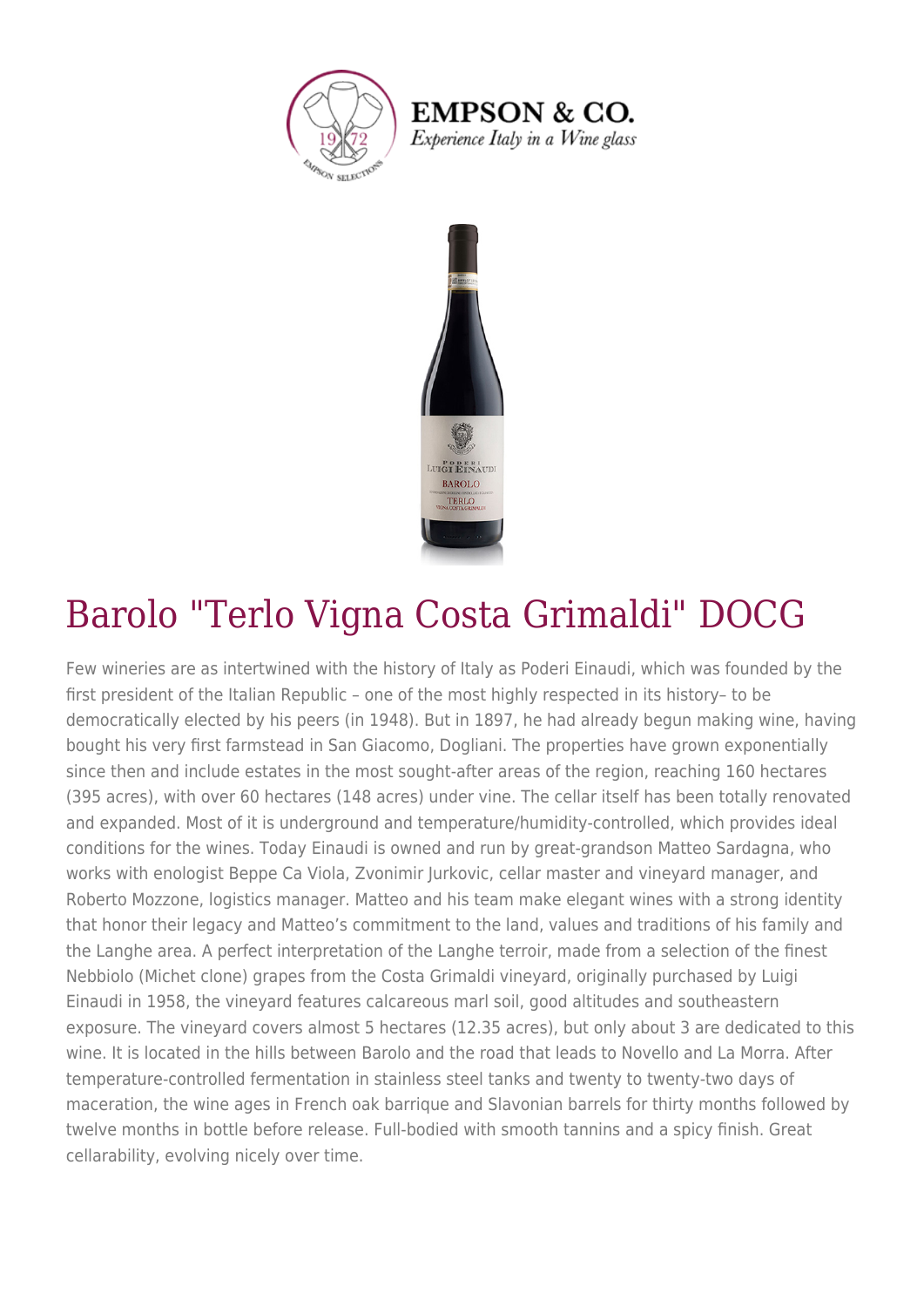## Most recent awards

**VINOUS:** 92

**WINE ENTHUSIAST:** 93

**WINE ADVOCATE:** 95

**JAMES SUCKLING:** 94

**WINE & SPIRITS:** 94

**VINOUS MEDIA :** 91

**WINE SPECTATOR:** 93

**INTERNATIONAL WINE CELLAR: 93** 

**DECANTER: 91** 

## Winemaking and Aging

| <b>Grape Varieties:</b>           | 100% Nebbiolo   |
|-----------------------------------|-----------------|
| Fermentation container:           | Concrete tanks  |
| Length of alcoholic fermentation: | 24 days         |
| Type of yeast:                    | Selected        |
| Fermentation temperature:         | 32 °C (89.6 °F) |
| Length of maceration:             | 24 days         |
| Malolactic fermentation:          | Yes             |
| Aging containers:                 | Oak barrels     |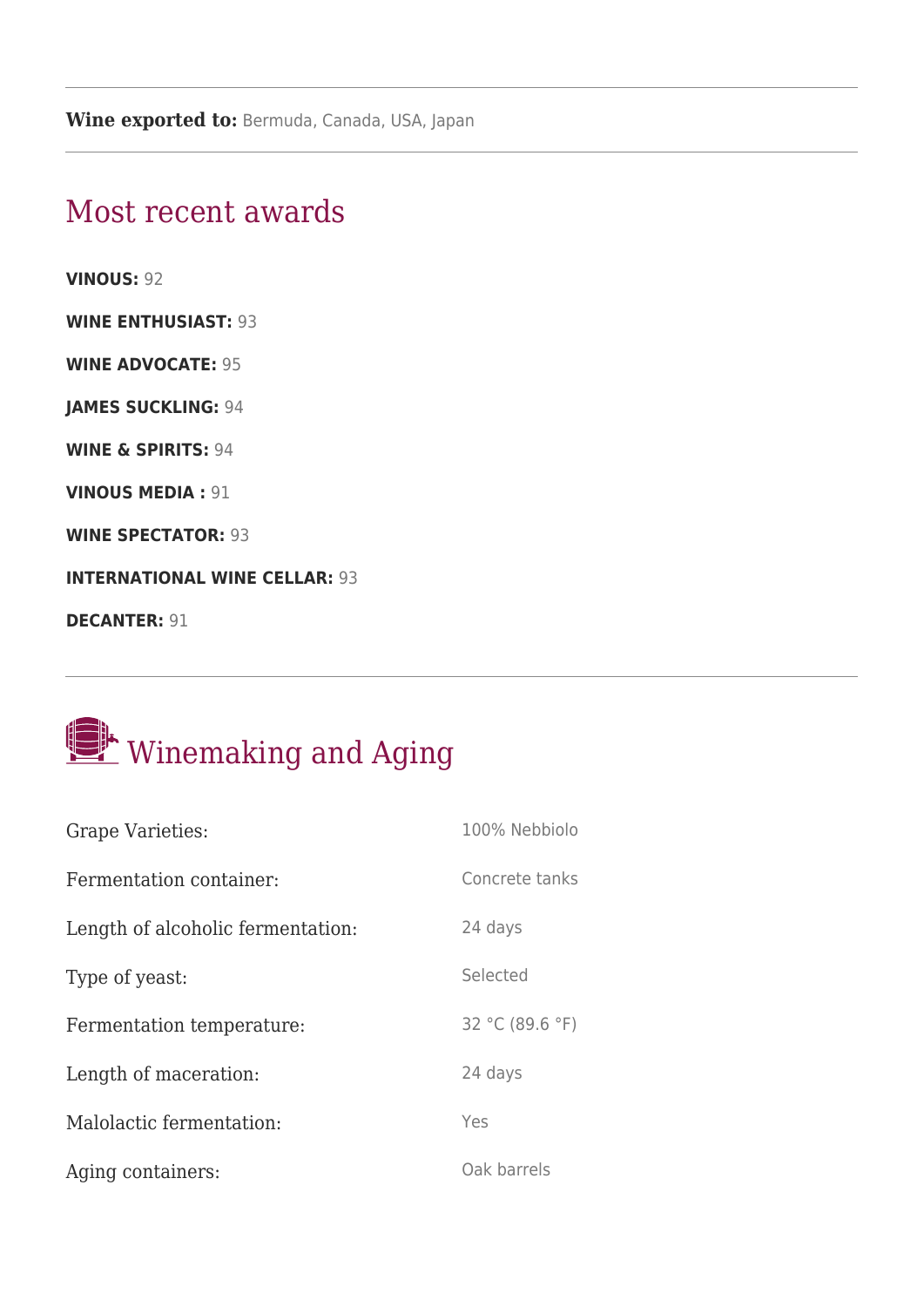| Container size:        | 5000L        |
|------------------------|--------------|
| Bottling period:       | May/June     |
| Aging before bottling: | 30 months    |
| Aging in bottle:       | 9 months     |
| Closure:               | Natural Cork |

## <sup>1</sup>9 Vineyard

| Organic:                              | No                                      |
|---------------------------------------|-----------------------------------------|
| Vineyard name:                        | Vigna Costa Grimaldi                    |
| Vineyard location:                    | Terlo, Barolo, Piedmont                 |
| Soil composition:                     | Calcareous marl                         |
| Vine training:                        | Guyot                                   |
| Altitude:                             | 310 meters (1,000 feet) above sea level |
| Vine density:                         | 4,800 plants per hectare                |
| Exposure:                             | Southern/southeastern                   |
| Age of vines:                         | 25 years old                            |
| Time of harvest:                      | Mid to late October                     |
| Total yearly production (in bottles): | 7,000                                   |



Tasting notes: Tasting notes: Tasting notes: Exercise Salanced yet pronounced tannins; that denote great structure and longevity; heightened aromas; full-bodied, austere and velvety on the palate, with long finish of goudron and spice.